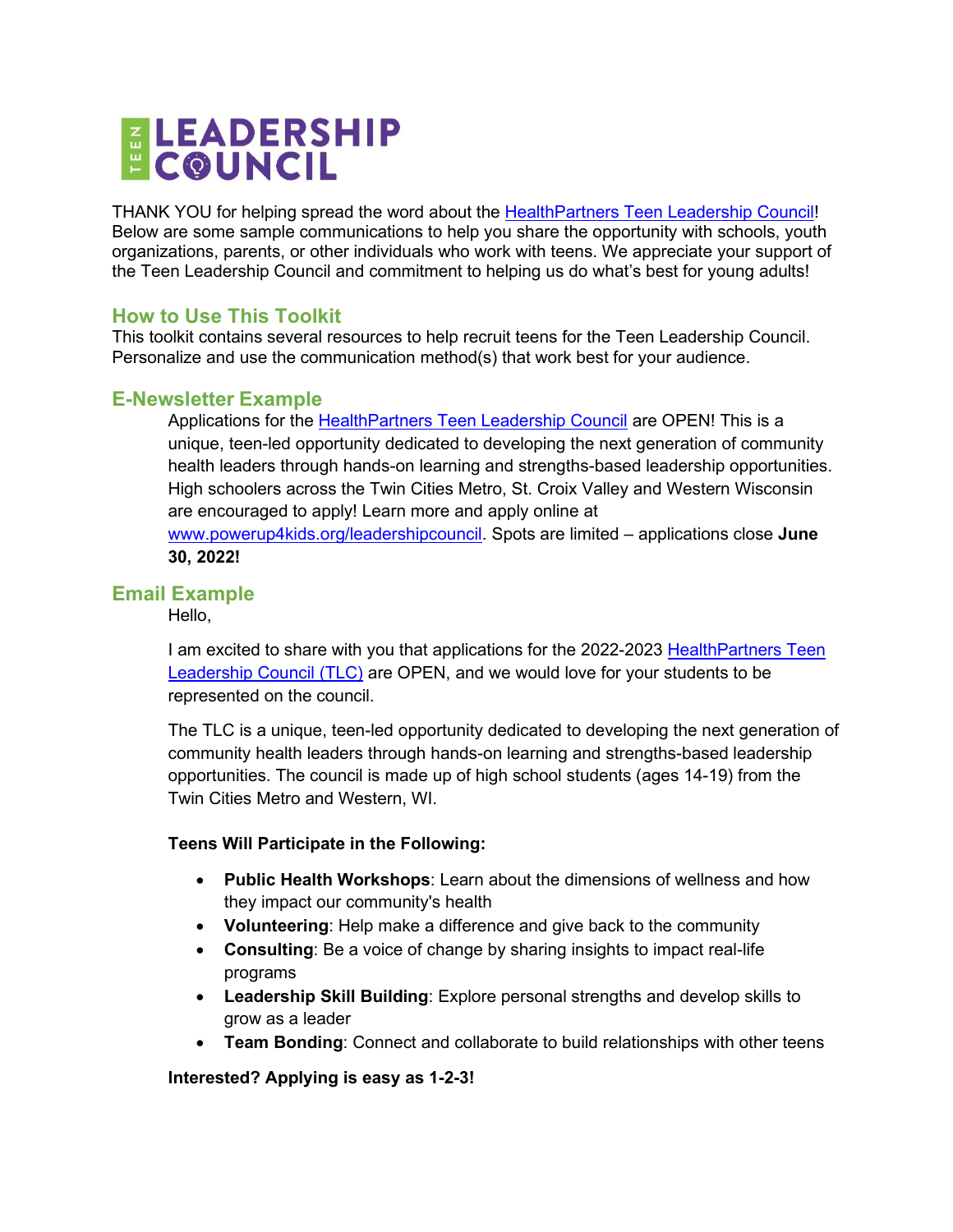- 1. Attend an info session to learn more and get questions answered
- 2. Complete an online application
- 3. Have an adult who knows you well complete the online recommendation form

Spots are limited! Applications close June 30, 2022. Learn more and apply at [powerup4kids.org/leadershipcouncil.](http://www.powerup4kids.org/leadershipcouncil)

# **TLC Video:** [Hear what TLC members have to say about their experience in this video.](https://nam02.safelinks.protection.outlook.com/?url=https%3A%2F%2Fwww.youtube.com%2Fwatch%3Fv%3DEIGuvsVIXj8%26t%3D1s&data=05%7C01%7Ckristen.m.wanta%40healthpartners.com%7C8e750e61cfad444cbe1308da2ec21ced%7C9539230a521345429ca6b0ec58c41a4d%7C0%7C0%7C637873708495156137%7CUnknown%7CTWFpbGZsb3d8eyJWIjoiMC4wLjAwMDAiLCJQIjoiV2luMzIiLCJBTiI6Ik1haWwiLCJXVCI6Mn0%3D%7C3000%7C%7C%7C&sdata=VBgn1ZqcHG%2Bk6DS5t%2BIAKh2qyUZbKoczJOyfR0ETZSc%3D&reserved=0)

## **Social Media Posts:**

| <b>Graphic</b>                                                                    | <b>Caption</b>                                                                                                                                                                                                        |
|-----------------------------------------------------------------------------------|-----------------------------------------------------------------------------------------------------------------------------------------------------------------------------------------------------------------------|
| <b>ELEADERSHIP</b>                                                                | Looking for a unique leadership<br>opportunity with some pretty cool teens?                                                                                                                                           |
| <b>TLC Applications</b><br><b>NOW OPEN!</b><br>Deadline to apply is<br>June 30th! | Join the TLC, a group dedicated to<br>developing the next generation of<br>community health leaders through<br>volunteering, community service,<br>exploration and other activities!                                  |
| WWW.POWERUP4KIDS.ORG/LEADERSHIPCOUNCIL                                            | Apply today by visiting<br>powerup4kids.org/leadershipcouncil.                                                                                                                                                        |
|                                                                                   | Applications for the Teen Leadership<br>Council are now open for the upcoming<br>school year!                                                                                                                         |
| 2022-2023<br><b>ELEADERSHIP</b><br><b>ECOUNCIL</b><br><b>APPLICATIONS</b>         | If you're a passionate and motivated<br>individual who is looking to gain<br>leadership experience and form lasting<br>friendships with students from a wide<br>range of schools, this is the opportunity<br>for you! |
| <b>OPEN NOW!</b>                                                                  | Apply today by visiting<br>powerup4kids.org/leadershipcouncil                                                                                                                                                         |
|                                                                                   |                                                                                                                                                                                                                       |